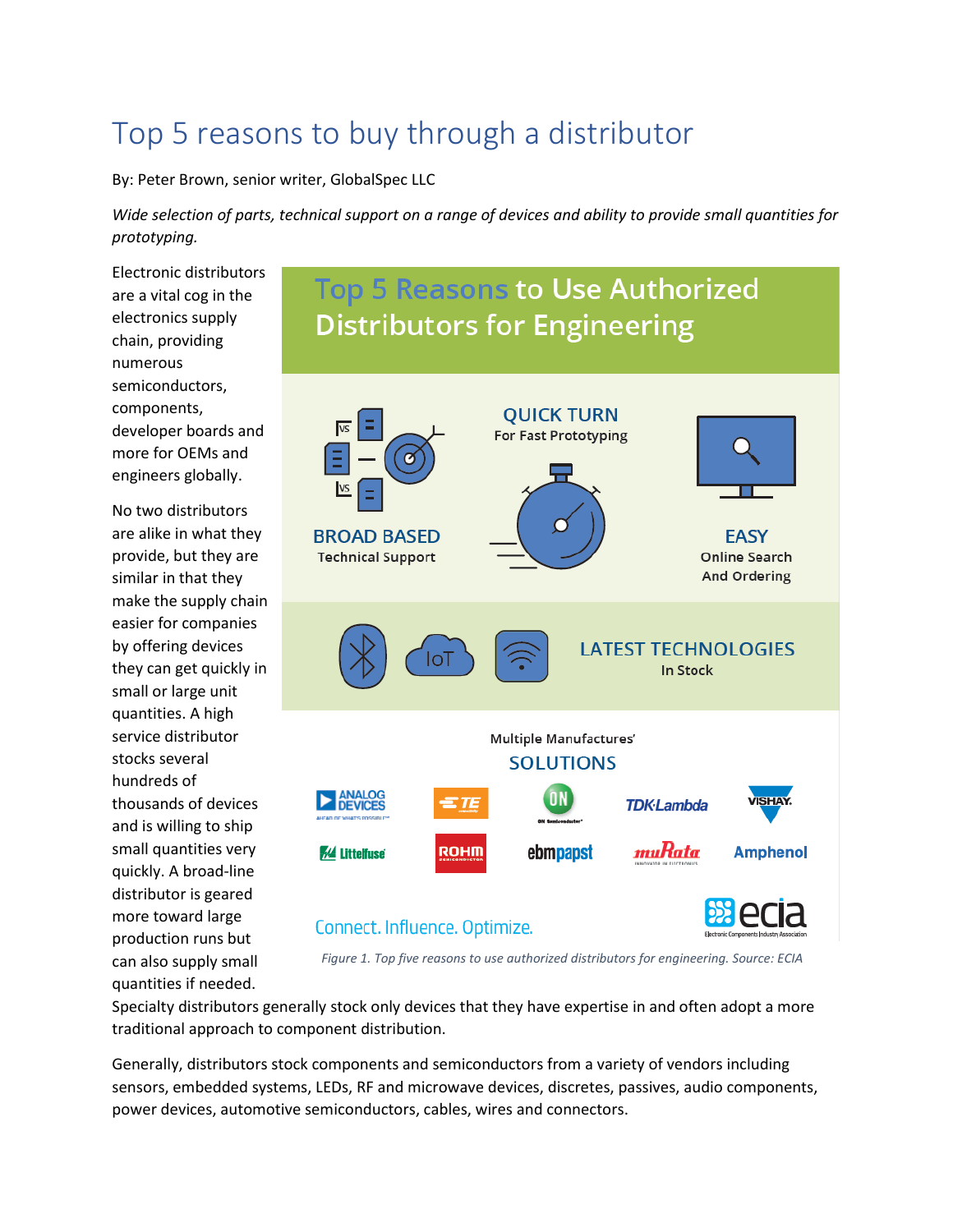Why buy through a distributor? There are five key reasons.

## 1) Access to a variety of components

Electronic distributors carry a variety of semiconductors and components from multiple manufacturers, but they also have access to a range of electronic components that companies buying from a manufacturer might not readily have access to.

This is a huge advantage over dealing directly with manufacturers where a company would be forced to work deals with multiple vendors and pay multiple fees for similar parts. Instead, an OEM could come to a distributor, get a wide selection of components and semiconductors for a build and be able to assemble what is needed directly without having to make numerous deals.

Additionally, distributors are particularly good about new product introductions and have access to the latest and greatest electronic components and semiconductors available. If a company buying from a distributor needs an upgrade to a current build or wants to know if the latest components are available, the distributor is likely to have whatever is needed for the job, whether it be the internet of things (IoT), automotive design, wireless or wired connectivity, data centers and more.

## 2) Comparing different solutions in one place

Having access to a whole range of devices in one place allows companies buying from distributors to gather information about all the devices at once. Maybe one device is a better fit for a build than another, but without having the necessary information about all the devices available, the wrong device could be chosen.

Instead, most distributors have multiple manufacturers' parts that can provide a solution to a design problem by comparing different solutions side by side to find the right component for a design. Having this information gives design engineers the information they need in one place, weeding out what they do not want quickly.

## 3) Technical support

One big reason to buy from a distributor is the technical support that distributors provide. Because these distributors typically stock a broad range of products, their knowledge base tends to be much wider about the devices they stock in inventory compared to a single company whose knowledge base is limited to its own inventory or to a particular series of parts.

Having broad-based technical support can often be as valuable as having access to multiple manufacturer components and semiconductors. Often, component distributors have a technical library on their website where users can gain full details of the product from the data sheets. These libraries are often open, and access can be gained regardless of whether components are being bought from them.

Additionally, electronic component distributors' technical support engineers are on staff all day to help and are often trained by the manufacturers, providing in-depth support when it is needed. Furthermore, in some cases, distributors have actual field application engineers that can come on-site.

This is especially valuable when problems are discovered during the design process compared to manufacturers that can only give technical support for a connector, a particular semiconductor or resistor.